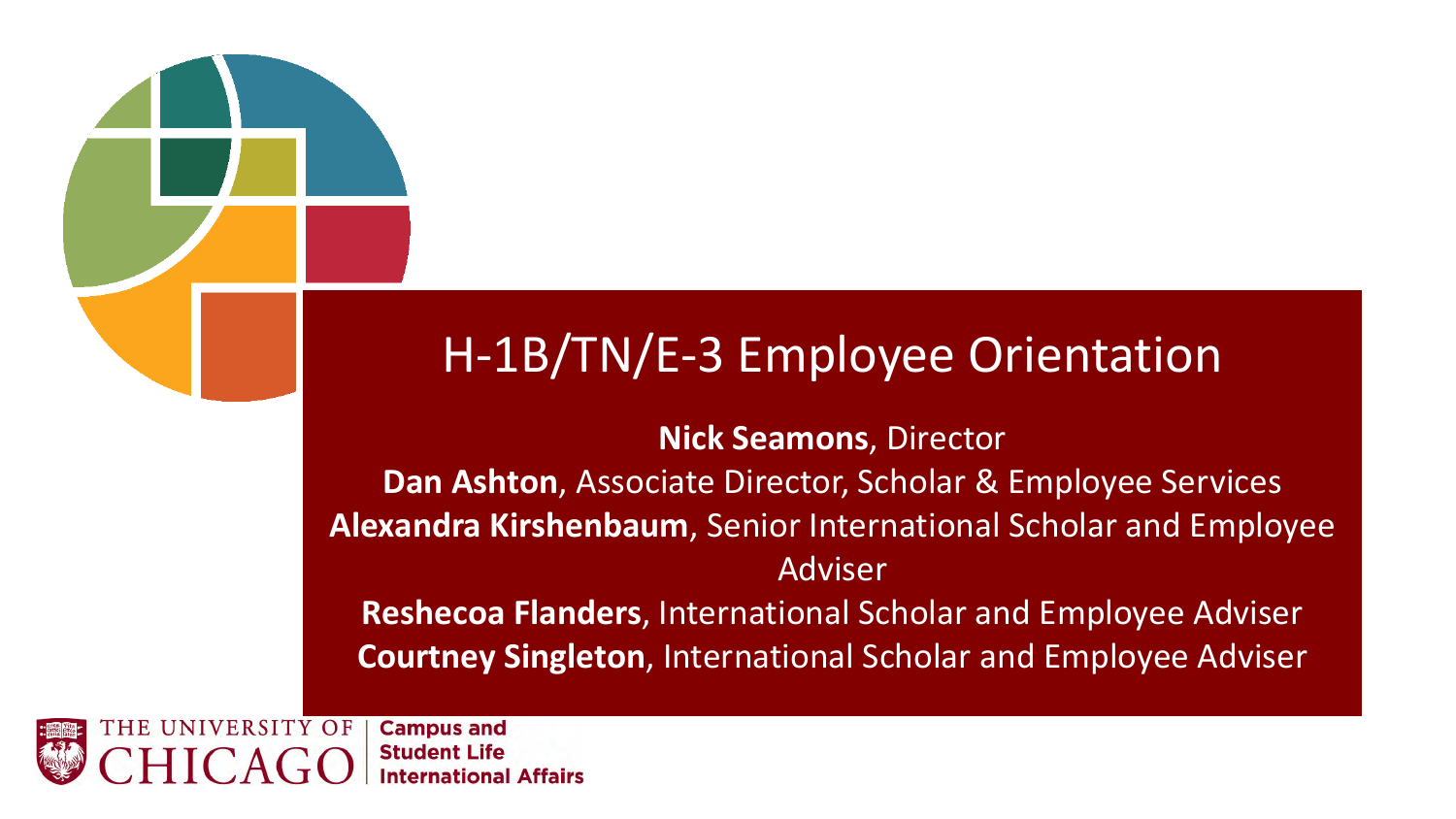

### OIA Services

- Immigration advising & processing for J-1 Scholars, J-2 Dependents, F-1 & J-1 Students, Non-Degree Visiting Students, H-1B Employees, H-4 Dependents, TN Employees & TD dependents
	- Two Teams: Employee & Scholar Services Team; Student Services Team
		- [OIA Staff Directory: https://internationalaffairs.uchicago.edu/directories/full/office-of](https://internationalaffairs.uchicago.edu/directories/full/office-of-international-affairs-staff-directory)international-affairs-staff-directory
	- **Employee Services Team**
		- **Dan Ashton**: Department of Medicine (BSD), Center for Translational Data Science (BSD), BSD Dean's Office, Pritzker School of Molecular Engineering, Provost & President's Office, and all clinical cases
		- **Reshecoa Flanders**: Physical Sciences Division and Humanities Division
		- **Alexandra Kirshenbaum**: Social Sciences Division, IT Services, and Professional Schools (Booth, Harris, Graham, Divinity, Law School, SSA, Alumni Relations, College, Chapin, etc.)
		- **Courtney Singleton:** Biological Sciences Division, except Medicine, Dean's Ofc, and CTDS
- Orientations and programming for UChicago's international and foreign national populations
- Limited advice on SSNs, State of Illinois driver's licenses, housing, taxes, lawful permanent residency, and other daily matters that affect the non-immigrant experience in the U.S.
- Notary public service available

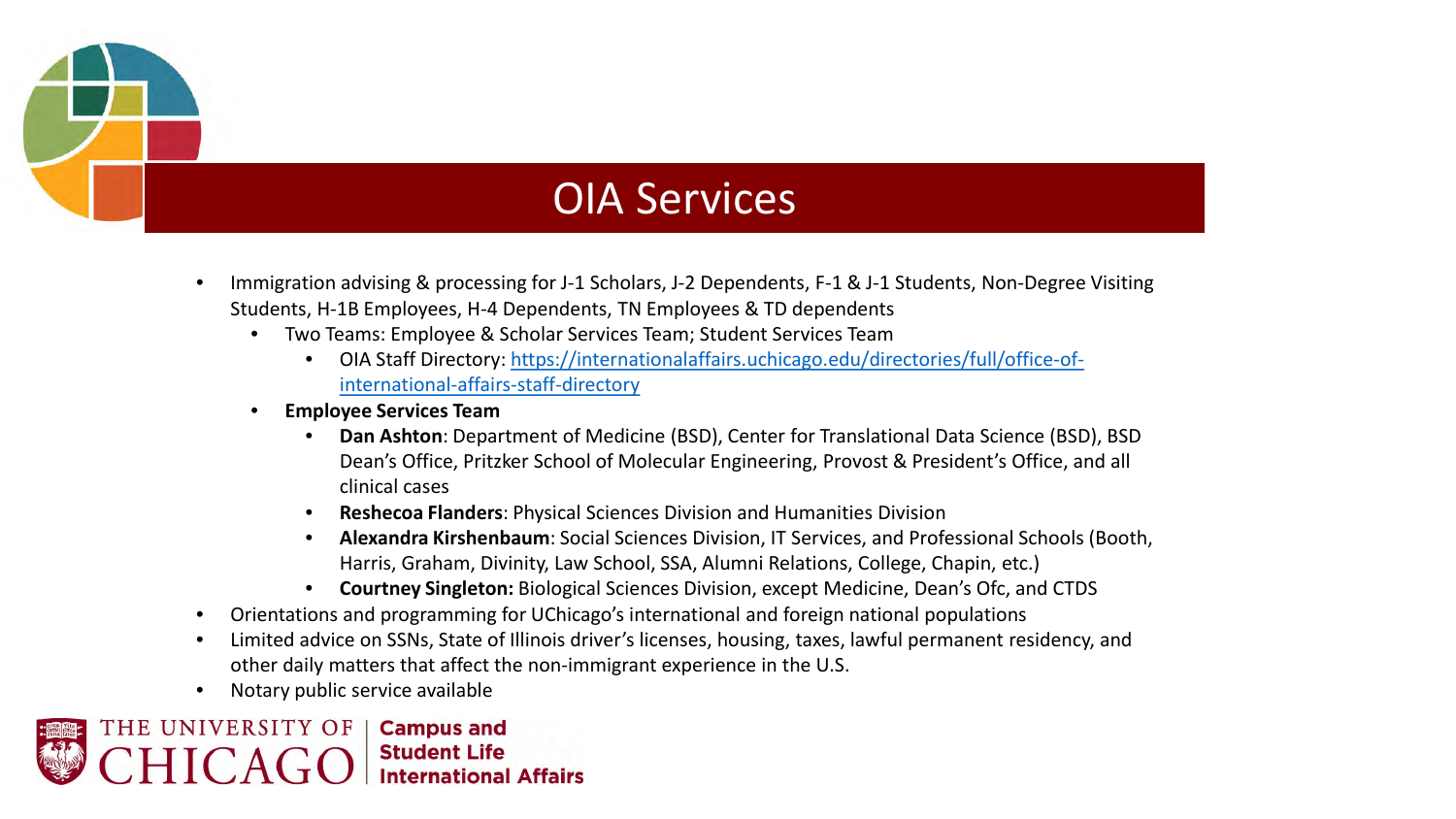- H-1B/TN/E-3 are employment statuses/visas, that can only be petitioned for by a U.S. employer seeking to employ an international in a "specialty occupation"
	- A specialty occupation requires the theoretical and practical application of a body of highly specialized knowledge to fully perform the required duties
	- A specialty occupation minimally requires bachelor's degree in a specific field of study for entry into the occupation
- H-1B status is a dual intent status  $\rightarrow$  nonimmigrant & immigrant
	- TN and E-3 statuses are nonimmigrant intent
- UChicago is a cap-exempt petitioner, meaning we can file H-1B applications without numerical or date limitations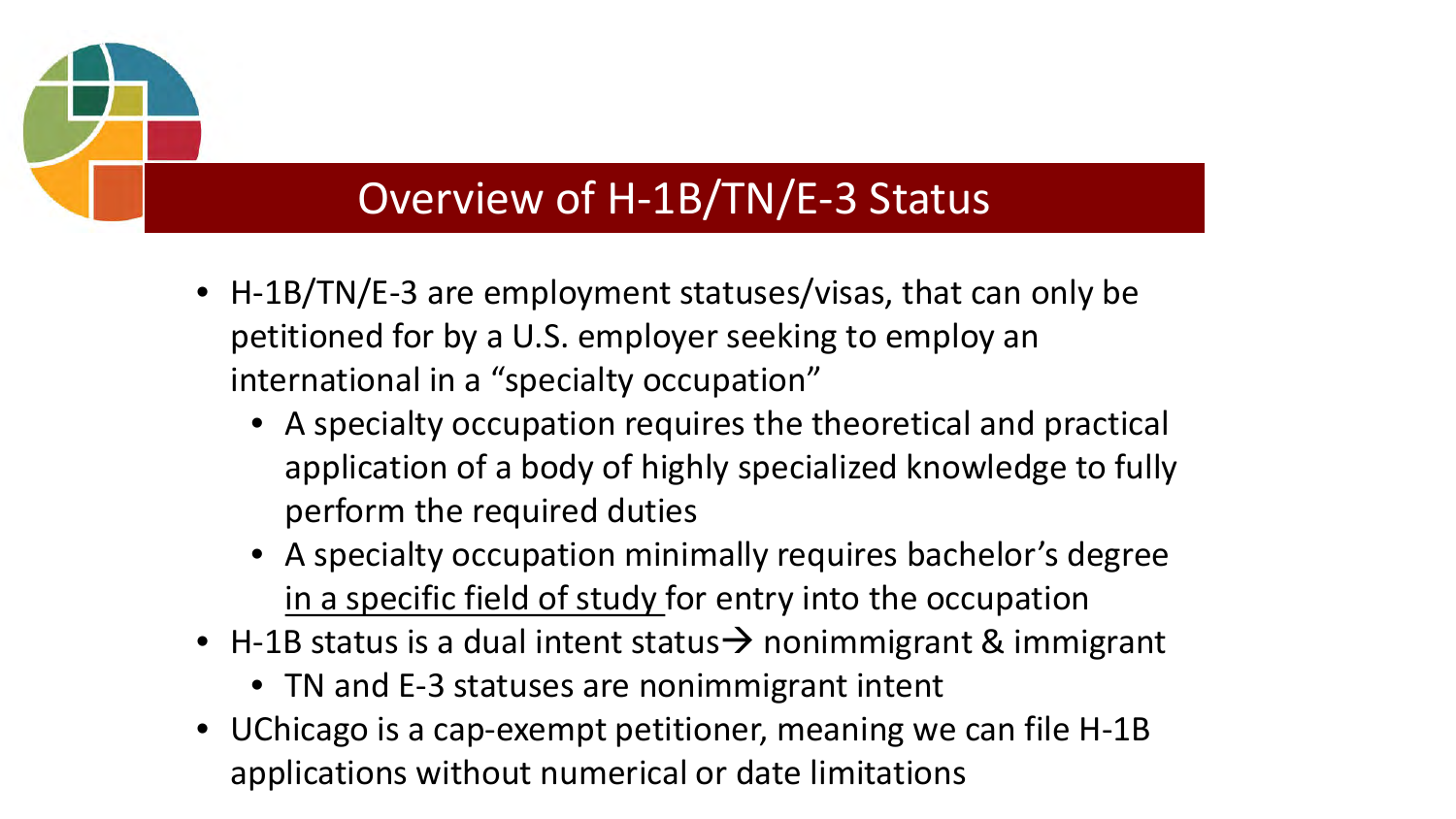- Position may be a permanent one, but the beneficiary must be filling it temporarily (6 years maximum; 3-year increments)
- Tenure track positions are appropriate for H-1B status
	- Not for TN or E-3
- Prior time in H-1B status is deducted from the six-year total
	- Unless there has been a minimum of 12 consecutive months spent *outside the U.S.* between periods of H-1B status
	- No time limits to TN or E-3 statuses
- Application is *employer-based*; worker cannot self-sponsor
- H-1B/TN/E-3 statuses are **employer specific**  beneficiary must work only for the employer that sponsors (i.e. UChicago)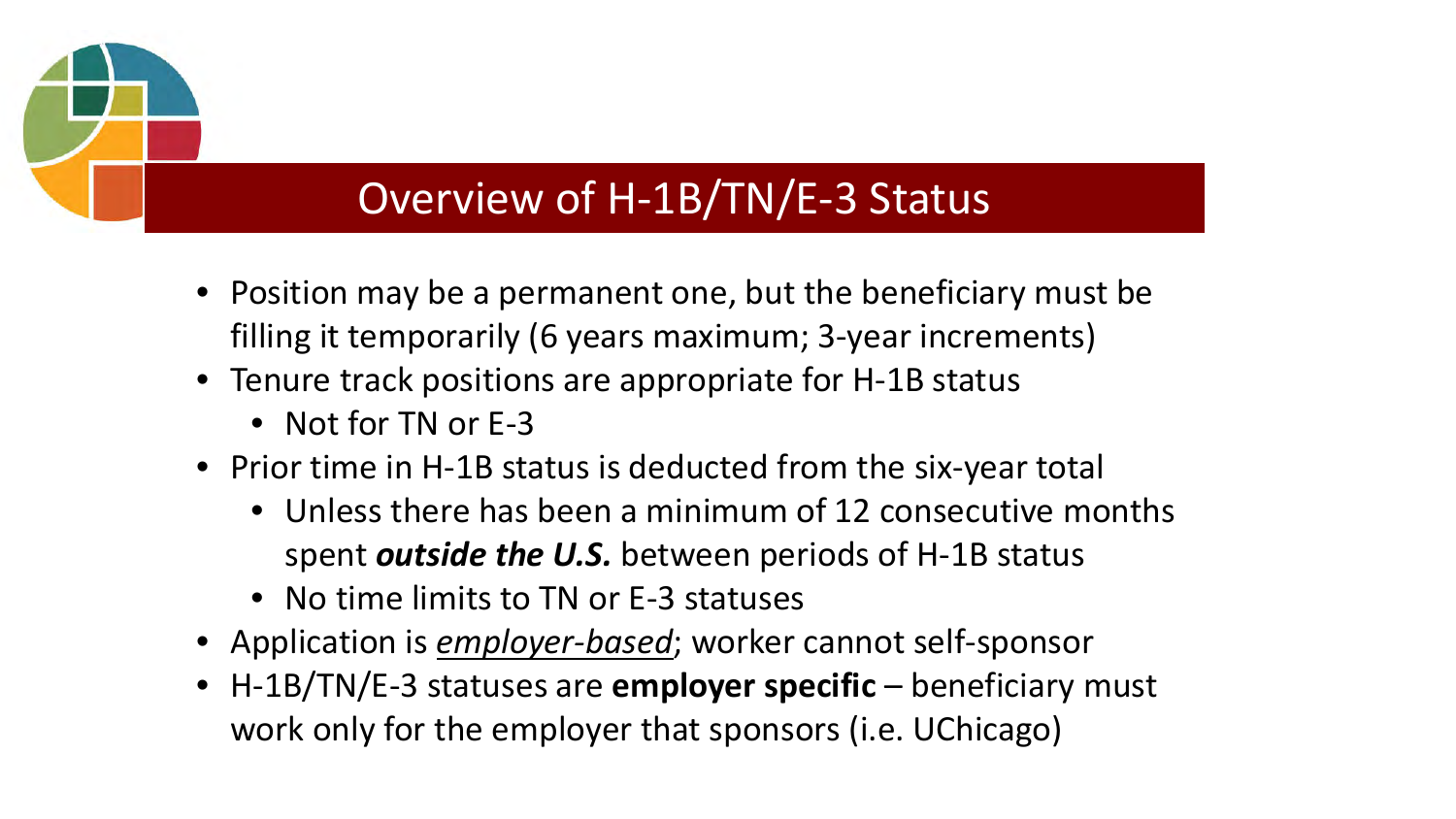- Obtaining a Social Security Number
	- Employees may apply for a Social Security Number 10 days after arrival
	- Documents: passport, I-94, I-797 (H-1B only), employment/offer letter
	- Additional information is available on the OIA website: <https://internationalaffairs.uchicago.edu/ssn#howdoiapply>
- Health Insurance & Benefits
	- H-1B/TN/E-3 employees (staff/academic positions) are eligible for University of Chicago health insurance coverage and other benefits
	- Direct questions to UChicago Human Resources or department
	- $\blacksquare$  Additional information is available on the HR website: [https://humanresources.uchicago.edu/benefits/healthwelfare/med](https://humanresources.uchicago.edu/benefits/healthwelfare/medical/) ical/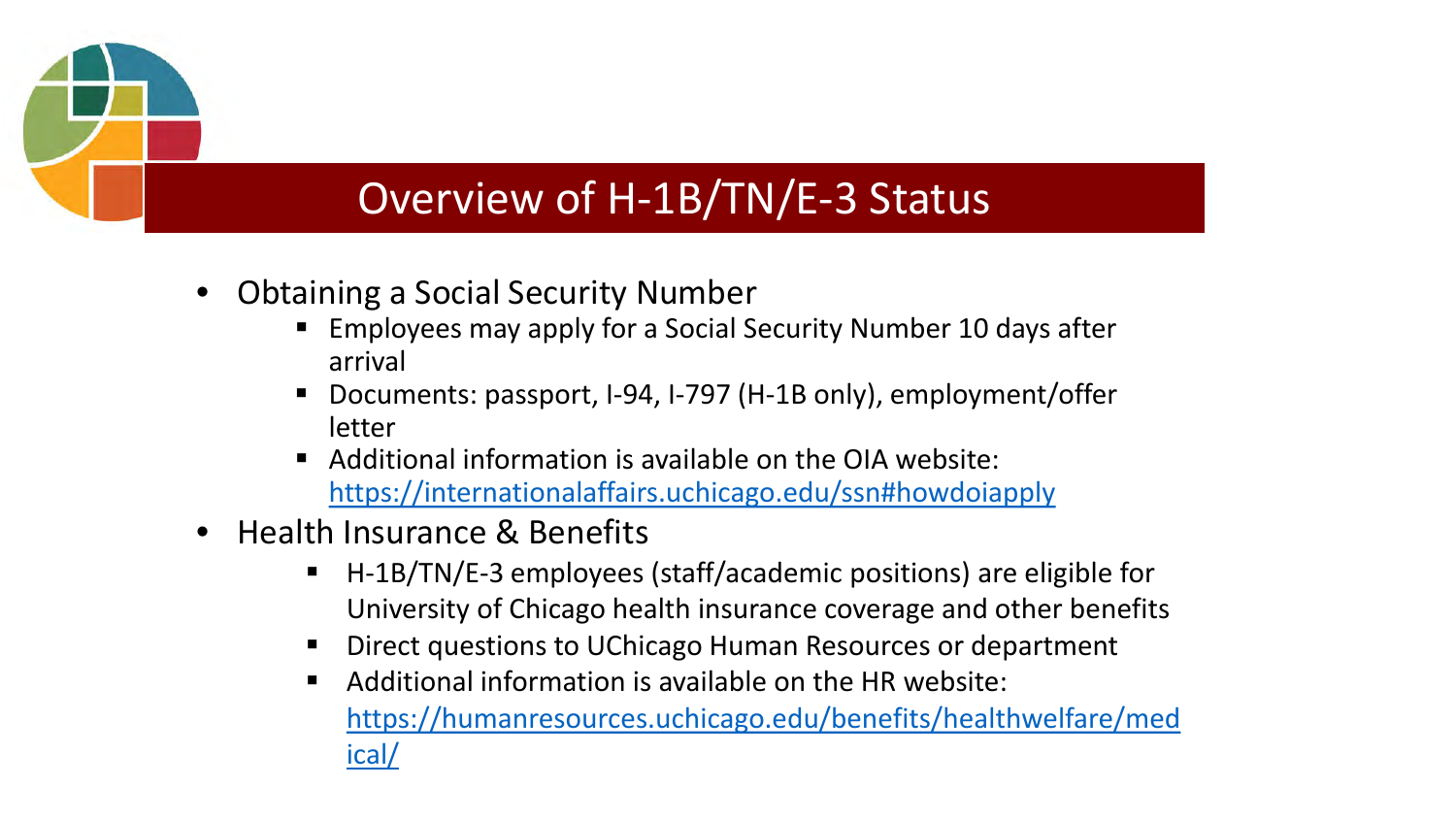- Status Documents:
	- Approval Notice (Form I-797)--H-1B only
		- I-797 Receipt Notice if working on an extension/amendment, or if working after transferring from another employer
	- I-94 arrival/departure card or online record
	- Admission/entry stamp in passport
	- Visa stamp/sticker
		- Only must be valid at time of entry or reentry into U.S.
		- Canadians exempt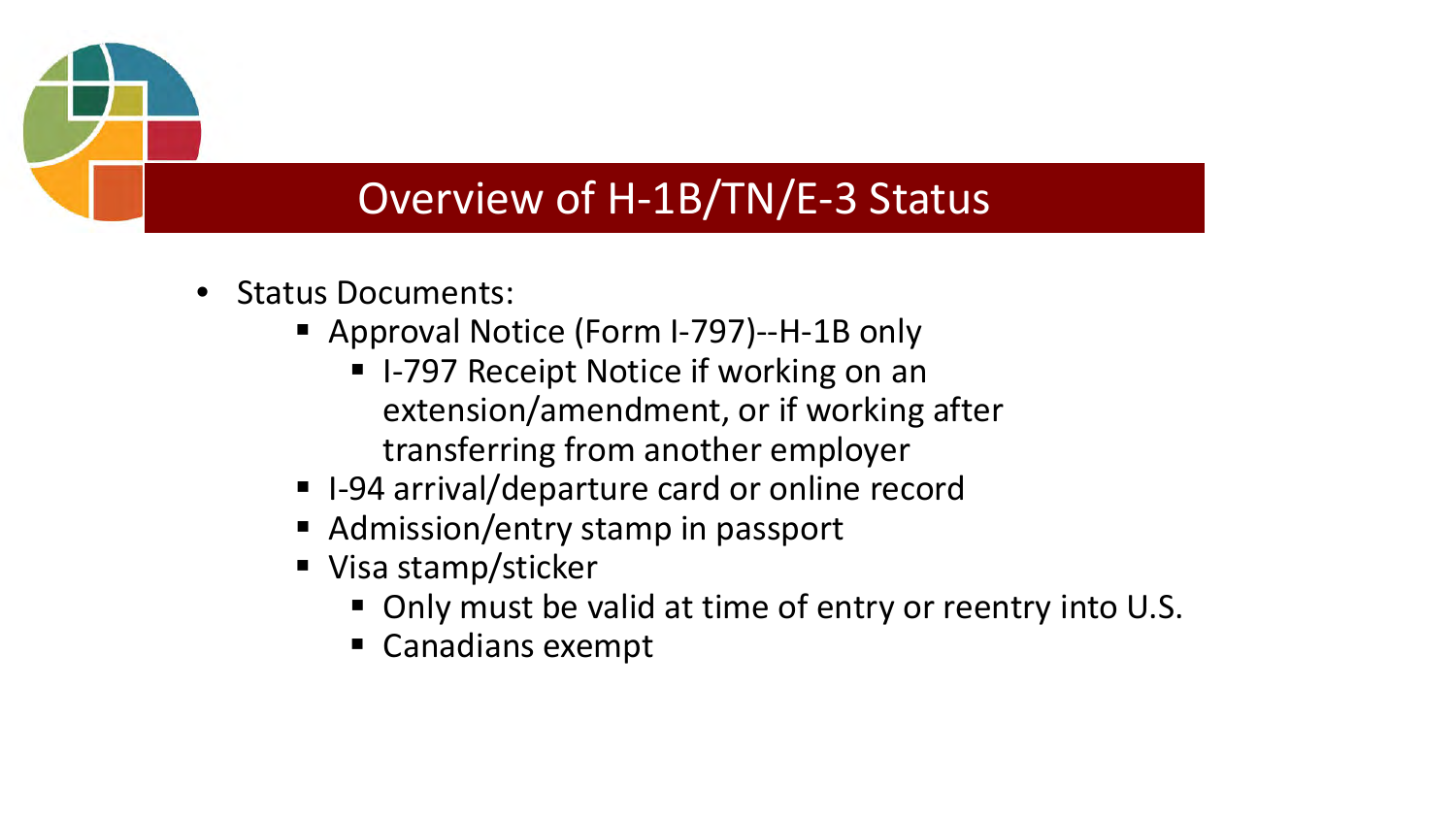| <b>RECEIPT NUMBER</b>                                                                                    |                                                                                                                  | CASE TYPE 1129 PETITION FOR A NONTMMIGRANT WORKER                                                                                                                                                                                                                                                                                                                                                                                                                      |  |  |
|----------------------------------------------------------------------------------------------------------|------------------------------------------------------------------------------------------------------------------|------------------------------------------------------------------------------------------------------------------------------------------------------------------------------------------------------------------------------------------------------------------------------------------------------------------------------------------------------------------------------------------------------------------------------------------------------------------------|--|--|
| <b>RECEIPT DATE</b><br>2014<br>March 4,                                                                  | PRIORITY DATE                                                                                                    | <b>PETITIONER</b>                                                                                                                                                                                                                                                                                                                                                                                                                                                      |  |  |
| <b>NOTICE DATE</b><br>2014<br>April 1,                                                                   | <b>PAGE</b><br>1 of 2                                                                                            | THE UNIV OF CHICAGO<br>BENEFICIARY A138 242 212                                                                                                                                                                                                                                                                                                                                                                                                                        |  |  |
| THE UNIV OF CHICAGO<br>C/O CHANETTIA NELSON INTL SCHOLAR & EM<br>1414 E 59 ST RM 291<br>CHICAGO IL 60637 |                                                                                                                  | Notice Free Approval Notice<br>Class: H1B<br>Valid from 05/11/2014 to 05/10/2017<br>Consulate:                                                                                                                                                                                                                                                                                                                                                                         |  |  |
|                                                                                                          |                                                                                                                  | The above perition and change of status have been approved. In estatus of the named foreign worker(s) in this<br>classification is valid as indicated above / The foreign worker (s) can work for the petitioner, but only as<br>det<br>.Please<br>contact the IRS with any                                                                                                                                                                                            |  |  |
|                                                                                                          |                                                                                                                  | The petitioner should keep the upper portion of this houlee. The Dower portion should be given to the worker<br>or she should keep the right part with his or her Form 1-94, Arrival beparture Record. The 1-94 portion should be                                                                                                                                                                                                                                      |  |  |
|                                                                                                          |                                                                                                                  | of sign for the U.S. Customs and Border Patrol when he of she hasves the United States. The left part is for his or<br>her records. A person granted a change of state who heavy the U.S. what normally obtained in the part is f<br>this new classification at a port of entry or pre-timple (neperties it without / The peritioner may also tile form )<br>I-B24, Application for Action on an Approved Application or Petition, to request that we nority a consula |  |  |
| an extension, change, or adjustment of status                                                            | THIS FORM IS NOT A VISA NOR MAY IT BE USED IN PLACE OF A VISA.                                                   | The approval of this wisa perición does not in itself scant any imitie eclon status and does not suarantes that the<br>alien beneficiary / will subsequently be found to be sligible for a <i>visal</i> for admission to the United St<br>The Small Business Regulatory Enforcement and Fairness Act established the Office of the National Ombudsman (ONO)                                                                                                            |  |  |
| CALIFORNIA SERVICE CENTER<br>P. O. BOX 30111<br>LAGUNA NIGUEL<br>Form I797A (Rev. 10/31/05)N             | U.S. CITIZENSHIP & IMMIGRATION SVC<br>92607-0111<br>C <sub>A</sub><br>Customer Service Telephone: (800) 375-5283 | Please see the additional information on the back. You will be notified separately about any other cases you filed.<br><b>The Manufacturer</b>                                                                                                                                                                                                                                                                                                                         |  |  |
|                                                                                                          |                                                                                                                  | PLEASE TEAR OFF FORM 1-PARRITED BELOW, AND STARES TO ORIGINAL I-PA IF AVAILABLE,                                                                                                                                                                                                                                                                                                                                                                                       |  |  |
| Detach This Half for Personal Records<br>Receipt#<br>$I - 94#$<br><b>NAME</b><br>CLASS R1B               |                                                                                                                  | Receipt Number<br>United States Citizenship and Immigration<br><b>Services</b><br>$I-94$                                                                                                                                                                                                                                                                                                                                                                               |  |  |
|                                                                                                          | VALID FROM 05/11/2014 UNTIL 05/10/2014                                                                           | Departure Record<br>Petitioner: THE UNIV OF CHI<br>14. Family Name                                                                                                                                                                                                                                                                                                                                                                                                     |  |  |

### **I-797 Approval Notice**

• Your "Class of Admission" should read: H-1B

• The H-1B Approval Notice lists your dates of eligible employment

• If you did a change of status or change of employer, your new I-94 card will be at the bottom of the I-797 Approval Notice.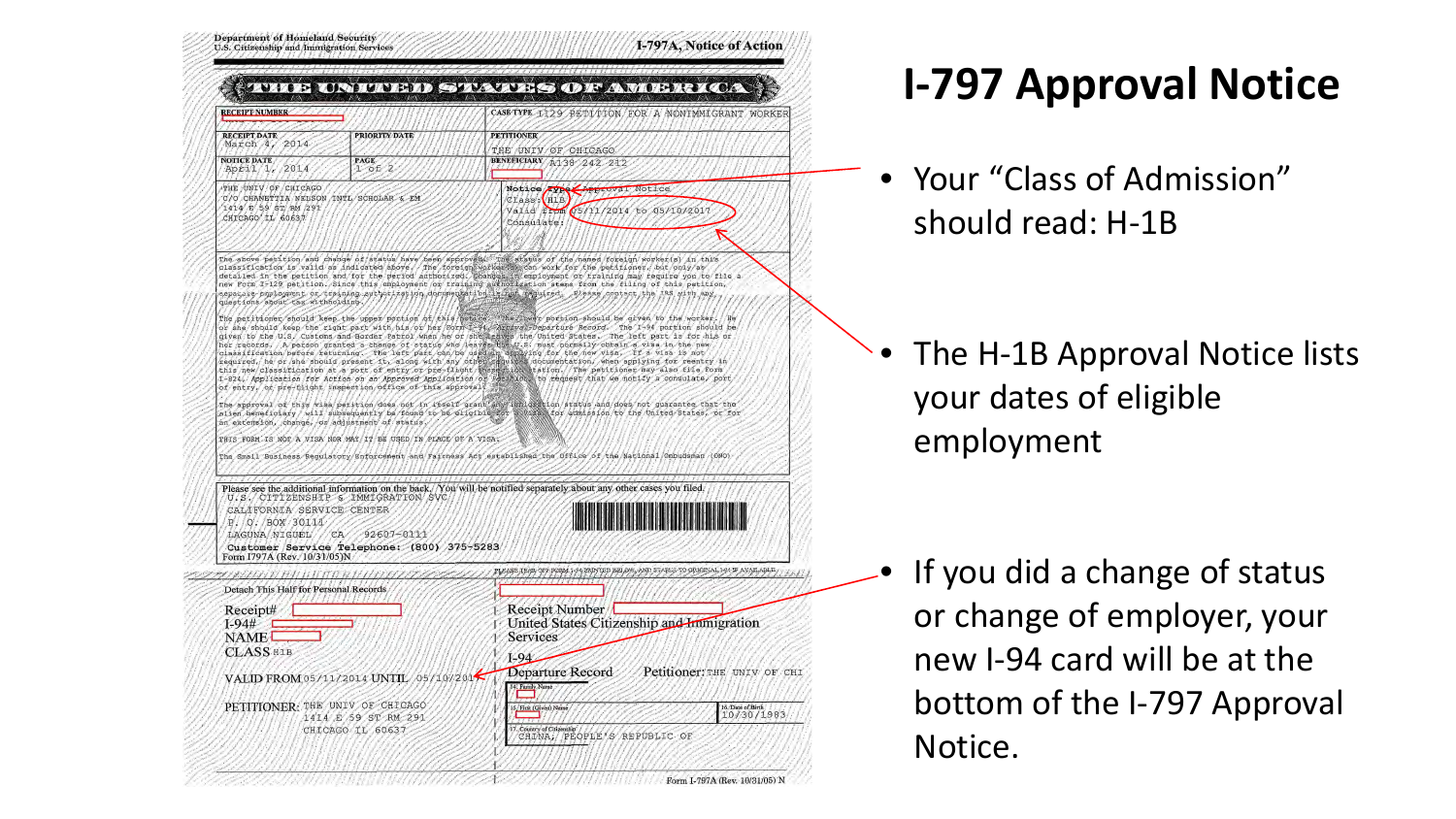### H-1B Visa Stamp/Sticker and Admission Stamp



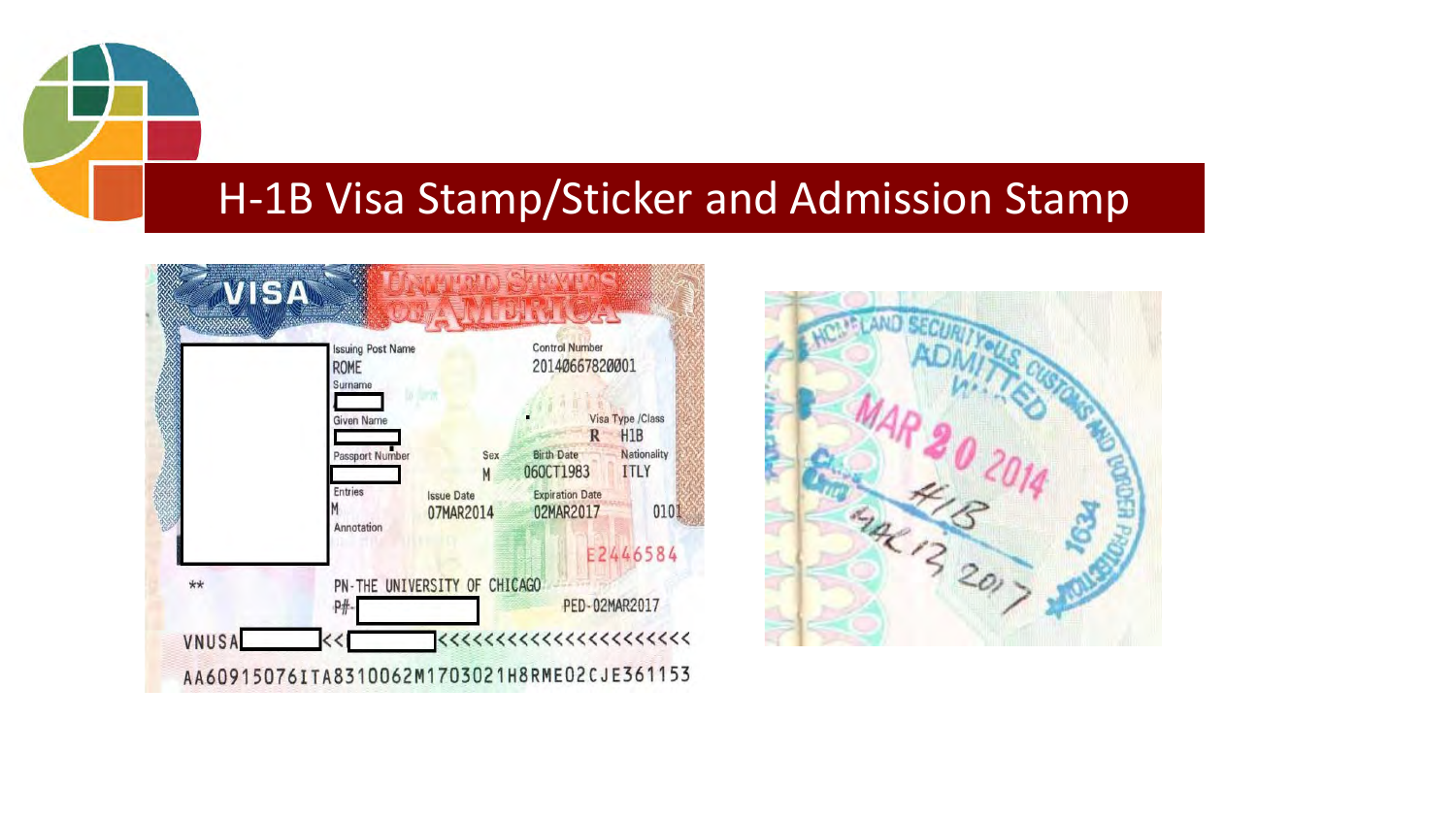|                                            | OMB No. 1651-0111<br>Expiration Date: 11/30/2014 |
|--------------------------------------------|--------------------------------------------------|
| Admission (I-94) Number Retrieval          |                                                  |
| Admission (1-94) Record Number:            |                                                  |
| Admit Until Date: 2016 December 08         |                                                  |
| Details provided on Admission (1-94) form: |                                                  |
| Last/Surname:                              |                                                  |
| First (Given) Name:                        |                                                  |
| <b>Birth Date:</b>                         | <b>1976 August 15</b>                            |
| <b>Passport Number:</b>                    |                                                  |
| Passport Country of Issuance: China        |                                                  |
| Most Recent Date of Entry-                 | 2014 January 08                                  |
| <b>Class of Admission:</b>                 | H1B                                              |
|                                            |                                                  |

For inquiries or questions regarding your 1-94, please click here.

Accessibility

### **Electronic I-94 Record**

- Confirms the details of your admission to the U.S.
- Retrievable online: <https://i94.cbp.dhs.gov/I94>
- The "Admit Until Date" should be that same as the end date listed on your I-797 Approval Notice
- Your "Class of Admission" should read: H-1B
- If your record does not list H-1B as your status or the expiration date listed on your I-797 Approval Notice, contact OIA immediately.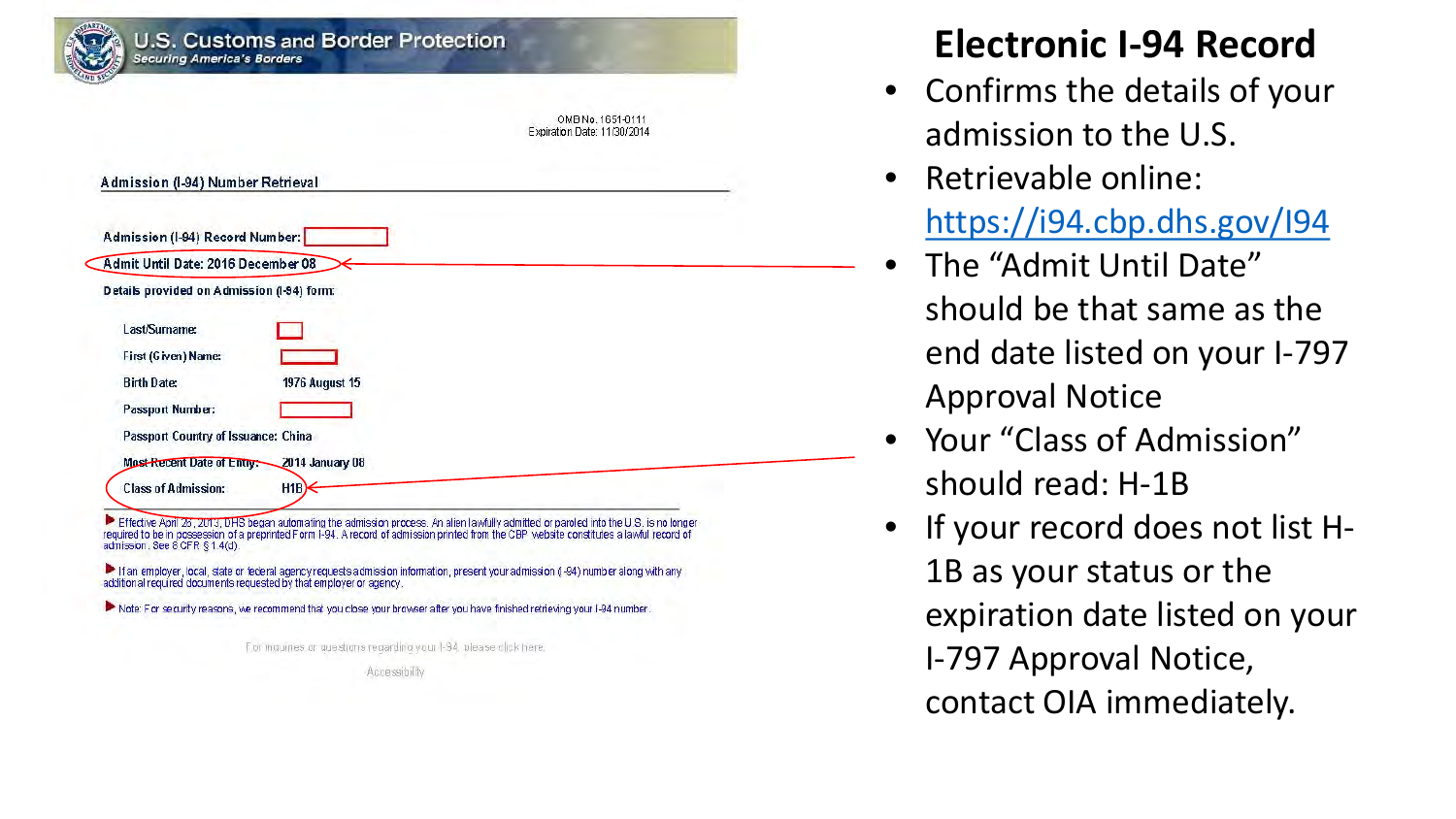### Maintaining H-1B/TN/E-3 Status

- Contact OIA *immediately* if there are any changes to your employment
	- Location, hours, job duties, job title, decrease in rate of pay, etc.
	- Upcoming date of employment termination or resignation
	- Amendment required for a "material change"
- Report Address and/or Name Change to USCIS and OIA
	- Report to USCIS within 10 days:<http://www.uscis.gov/ar-11>
- Conduct employment as only indicated in the H-1B/TN/E-3 application
- Additional employment requires a separate application to be filed for each position ("concurrent") and or each employer
- Conferences and Lectures
	- **Beneficiaries may give lectures and speeches at other institutions,** but **MAY NOT** receive payment
	- Reimbursement for travel expenses and reasonable living expenses is allowed but should not represent a payment for services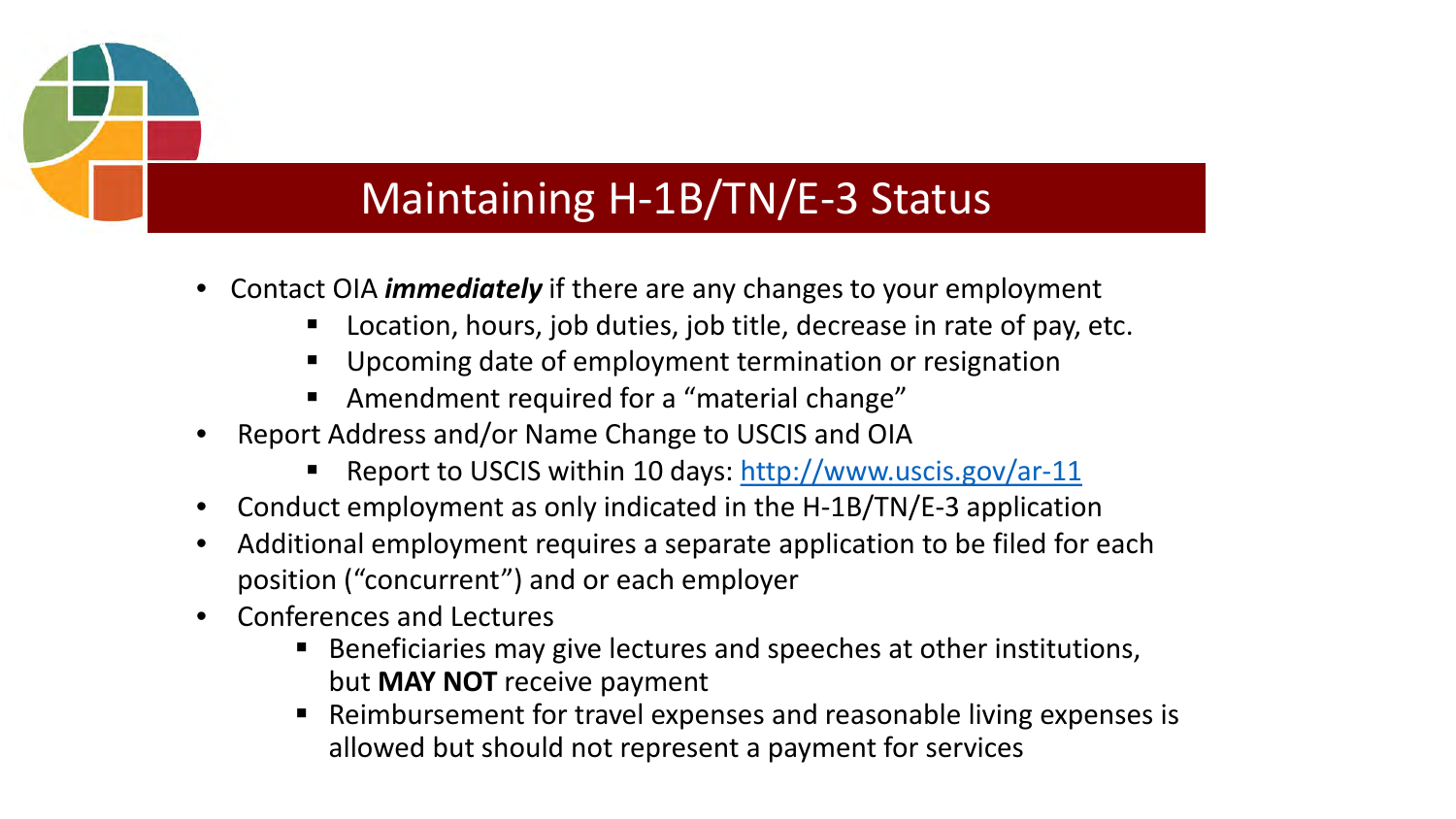### Extension of H-1B/TN/E-3 Status

- Extensions can only be initiated by the department
- OIA will contact the employee to request current/updated documents and information once the request is received
- $\bullet$  H-1Bs
	- An extension petition must be filed with USCIS/immigration prior to the expiration of the current H-1B status
	- Approval Notice is not required to continue employment
		- May continue employment for 240 days on the basis of the Receipt Notice
- TNs and E-3s must travel and reenter
- Processing times vary:
	- H-1Bs: 45-60 days
	- TNs and E-3s: 2-4 weeks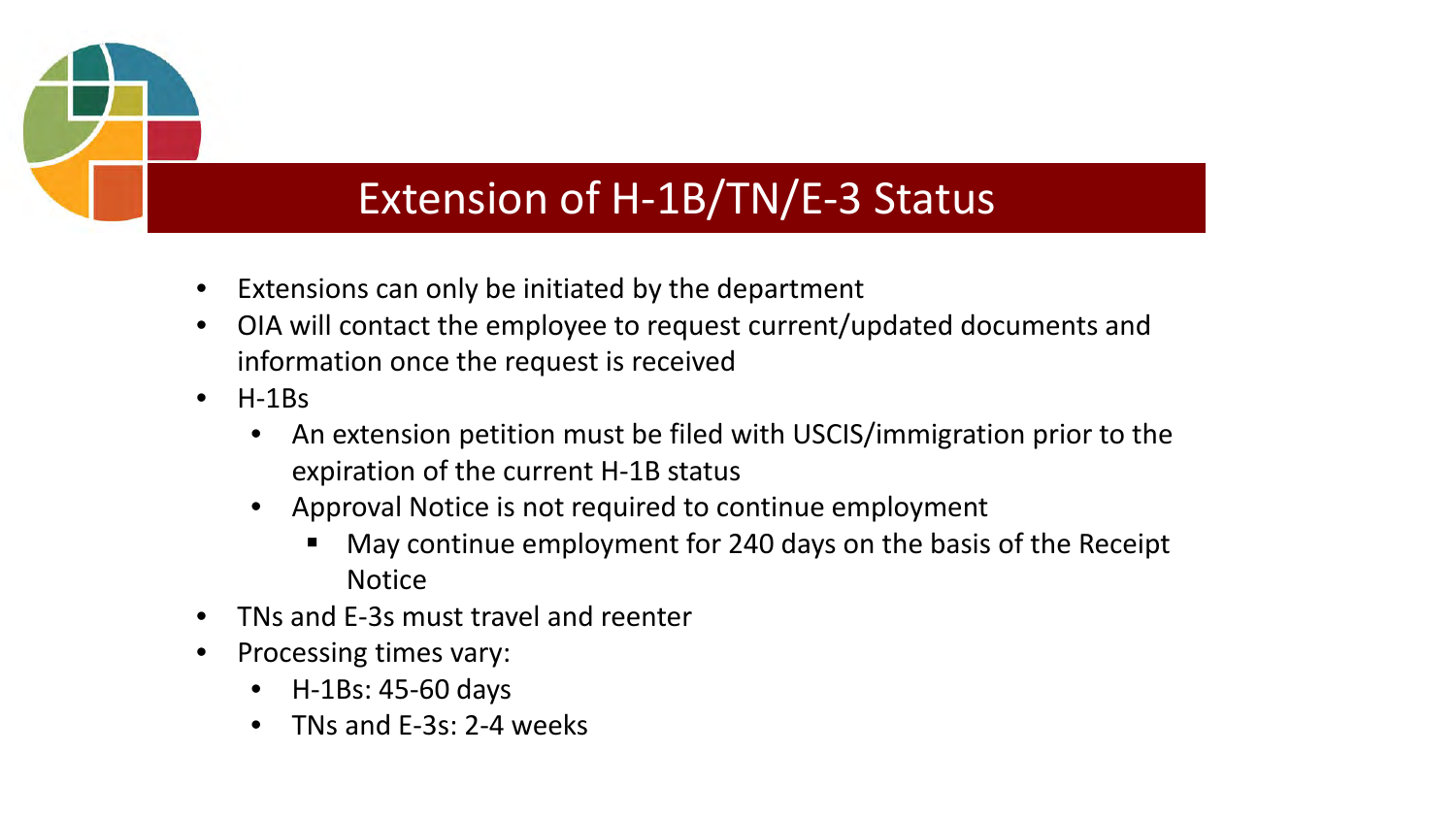### H-1B Portability/Change of Employer

- An H-1B employee may transfer or change employers during 6-year H-1B status duration
- Only employer can file H-1B application to request change of employers
- Employee may begin working for the new employer and in new job on basis of H-1B Receipt Notice (once start date listed on I-129 arrives)
	- Best practice is to file with expedited Premium Processing when transferring employers
- Ideal if no gaps between jobs
- Travel during the portability period is *strongly* discouraged
	- If you must travel while petition to change employers is pending, contact OIA or new employer to discuss ASAP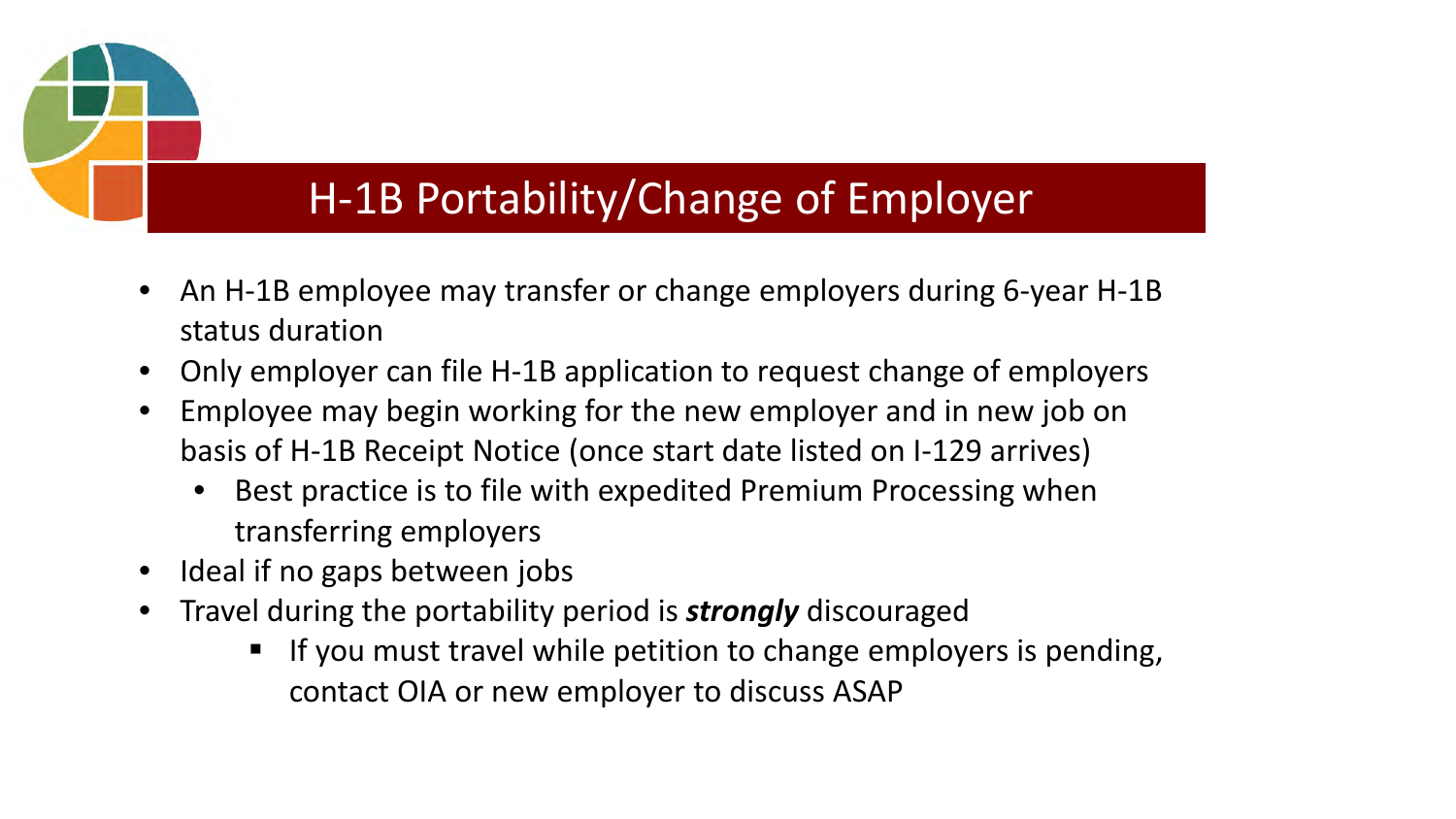

### **Travel**

- Domestic travel is possible without restriction
- International travel and re-entry to the U.S. requires:
	- Valid passport (valid at least 6 months into the future)
	- Valid visa sticker/stamp
	- Original H-1B Approval Notice (Form I-797)
	- Entire H-1B/TN/E-3 packet received from OIA
	- Employment confirmation letter from your department
- Visa stickers/stamps are only available outside of the United States at U.S. consulates: <https://www.usembassy.gov/>
- Check the expiration date on your visa sticker before you travel internationally; schedule visa appointment in advance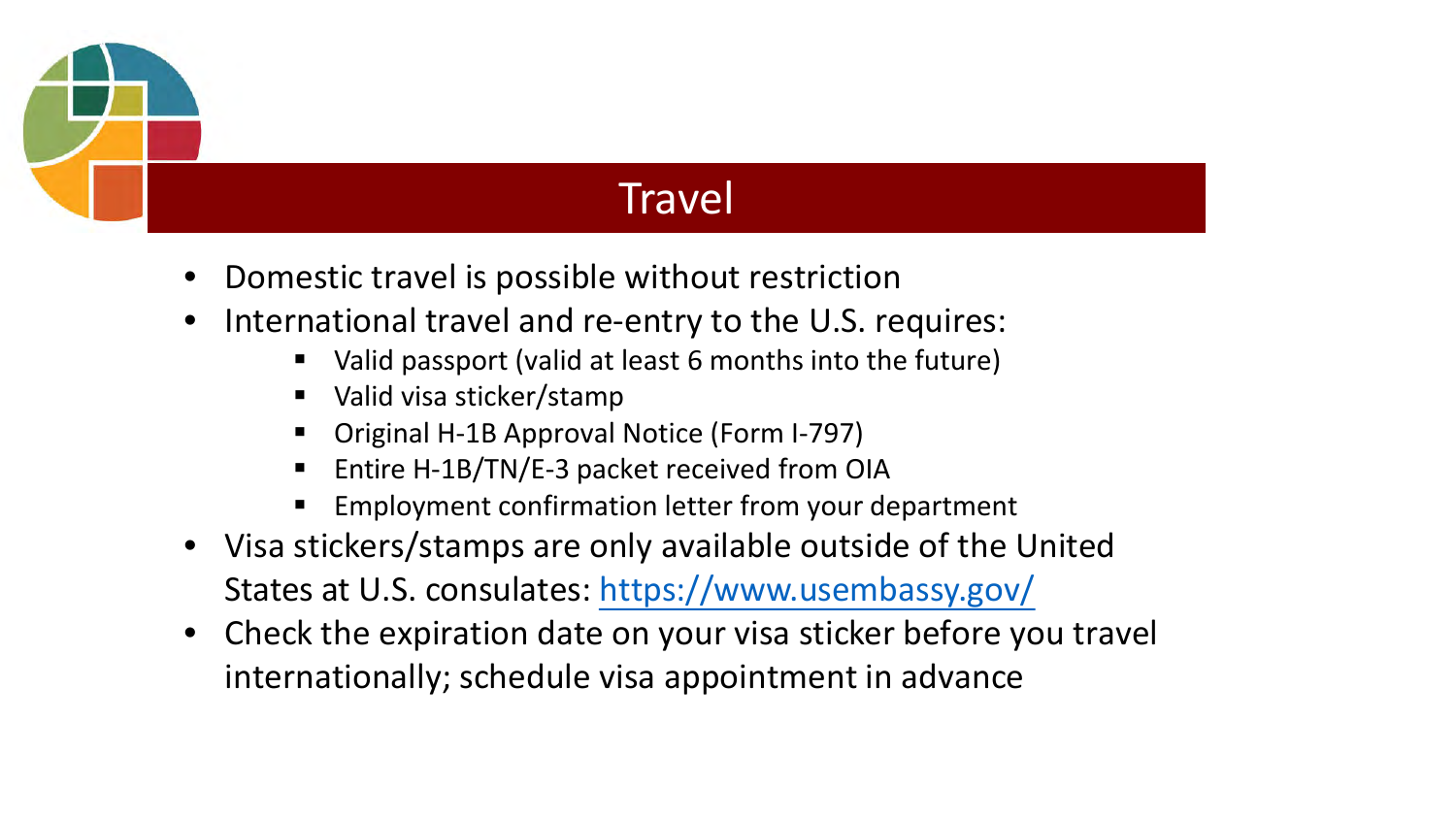

### **Travel**

- Administrative Processing
	- In some cases, the U.S. consulate may refer a visa to "administrative processing" or 221(g) (background check) based on various factors such as your field of study or research, type of job in U.S., country of citizenship, location of the visa application, etc.
- This can add 4 to 8 weeks to the visa process, although times vary
	- Requests by universities or applicants to expedite are not encouraged
	- Please notify your OIA adviser if you are subject to administrative processing
		- If a specific document is requested from the employer, let us know **ASAP**
- If you conduct research, you are encouraged to bring letter from your department/PI detailing your specific area of research
	- Please see a sample letter on our website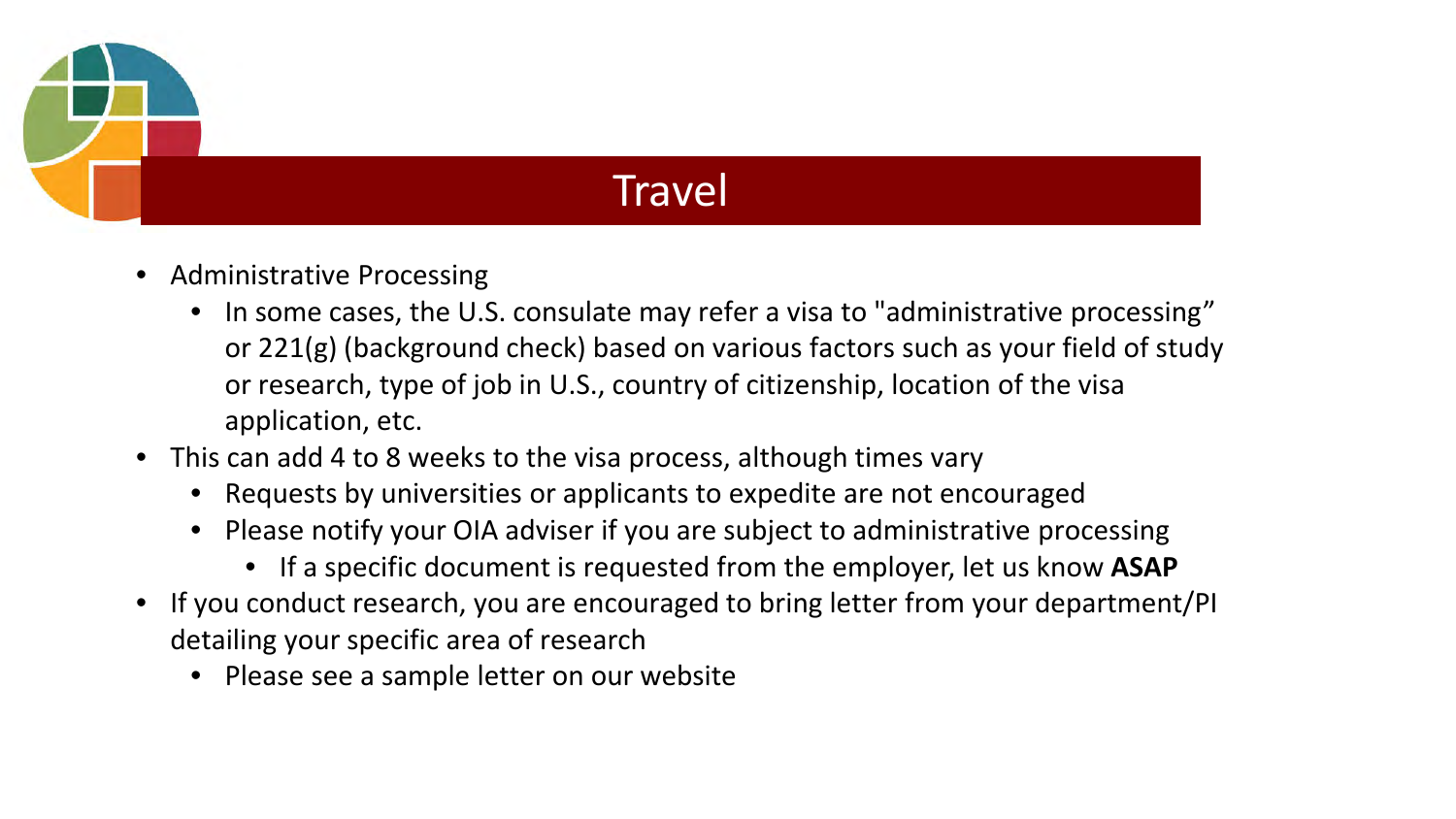

### **Travel**

- Secondary Inspection
	- If CBP cannot quickly confirm your admissibility into the U.S. in H-1B, TN or E-3 status, they may refer you to Secondary Inspection at the airport/port of entry for closer examination of your documents
	- If you are referred to secondary inspection, prepare for a potentially lengthy wait time; remain polite and cooperate with the process
- We recommend having OIA's contact information available
	- Regular office hours: **773-702-7752**
	- After hours: call UChicago Police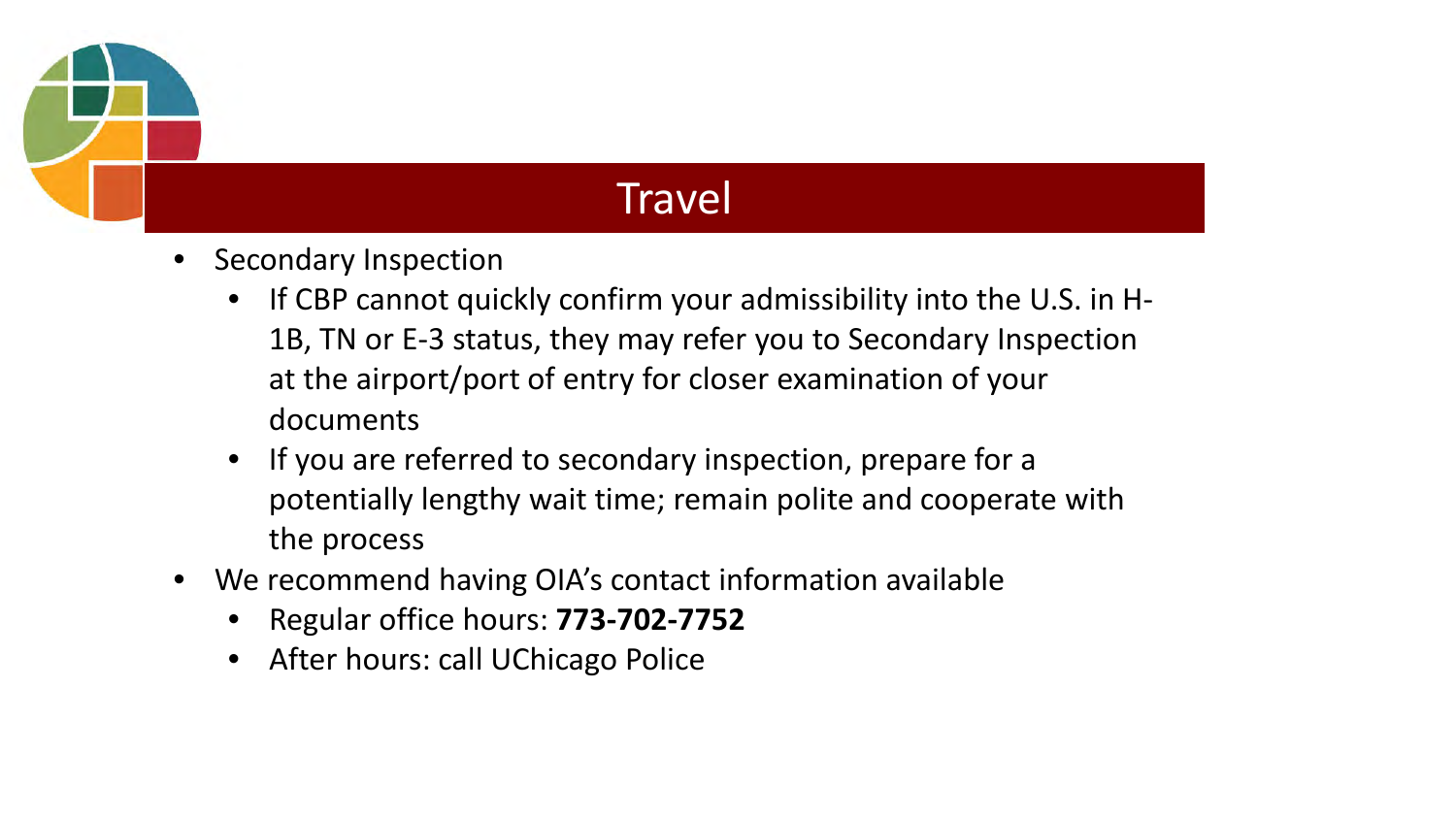

### Travel Considerations

- Is international travel recommended?
	- No, unless absolutely necessary (i.e. medical need, family emergency, etc.)
	- Reentry may be delayed, especially if you don't have a valid entry visa
	- The National Interest Exception (NIE) is no longer required but there are new vaccination and quarantine requirements in place;
- Covid-19
	- Travel restrictions worldwide
	- Quarantine and vaccination requirements vary by country
	- Consulate closures and backlogs; vary by country
	- Travel Bans, Executive Orders, Presidential Proclamations
		- See OIA website: https://internationalaffairs.uchicago.edu/news/geographic-

covid-19-proclamations-affecting-entry-certain-countries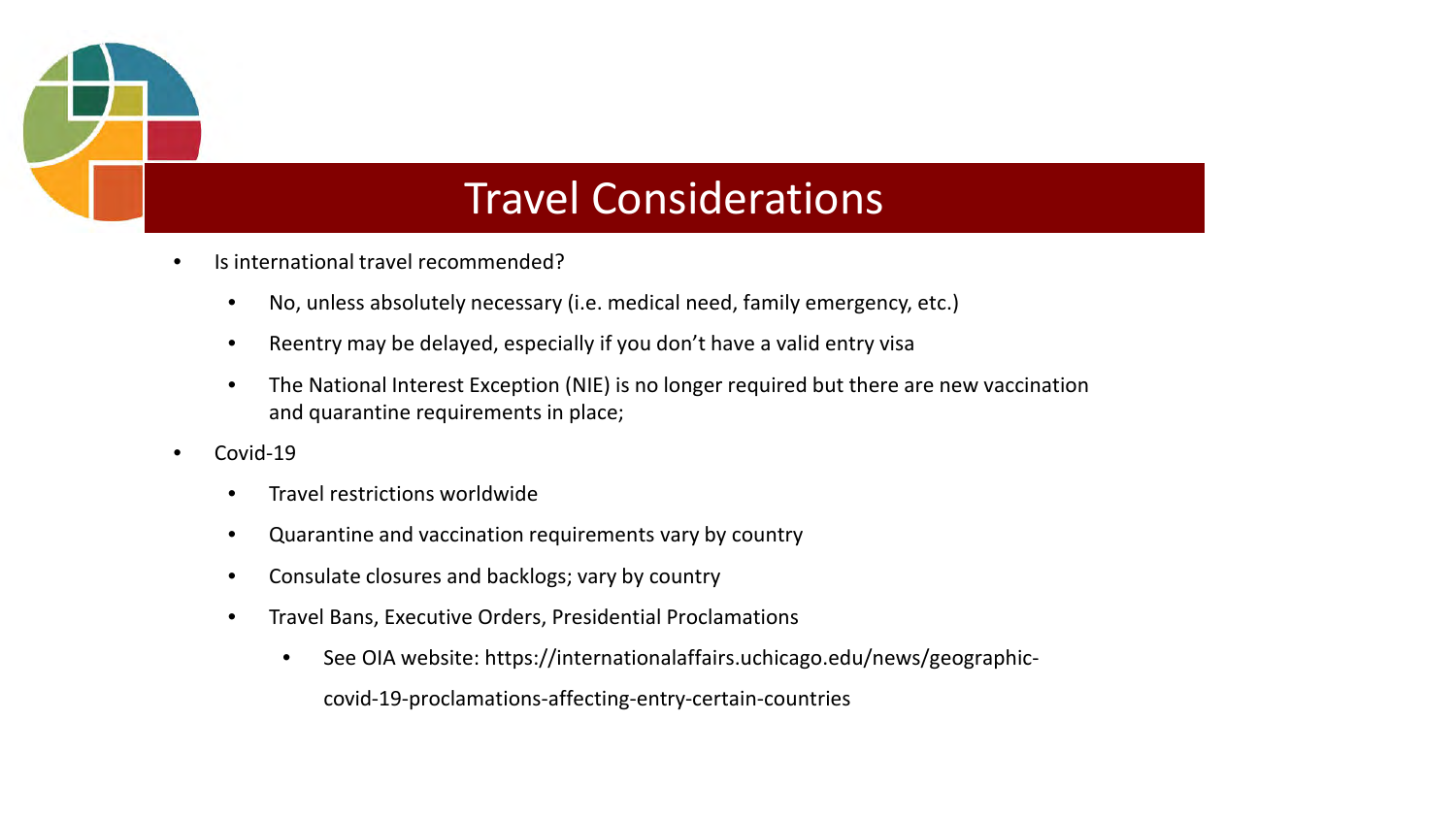

### Complete OIA's Travel Re-Entry Form**Travel Re-Entry Form**

### About / Contact

Daily Life

F-1 and J-1 Students

International Student Voice

### Employees and Researchers

Prospective or New Employees and Researchers

Current Employees

H-1B Employees

Check-In Process for H-1B **Employees** 

Guidelines for H-1B Employees

Request for Travel Letter

Travel Re-Entry Form

J-1 Scholar

Automatic Visa Revalidation

Documente Needed for Trairel

This form and a copy of your recent admission stamp should be submitted to OIA whenever you or your dependents return from traveling outside of the U.S. Your adviser will verify the status in which you were admitted to the U.S. and your status end date. We will contact you If there are any Issues with the documents. If you received a new visa stamp while you were abroad, please include a copy of it.

### First Name: \*

### Middle Name:



### Last (Family) Name: \*

Gender:

Dota of Dirth: \*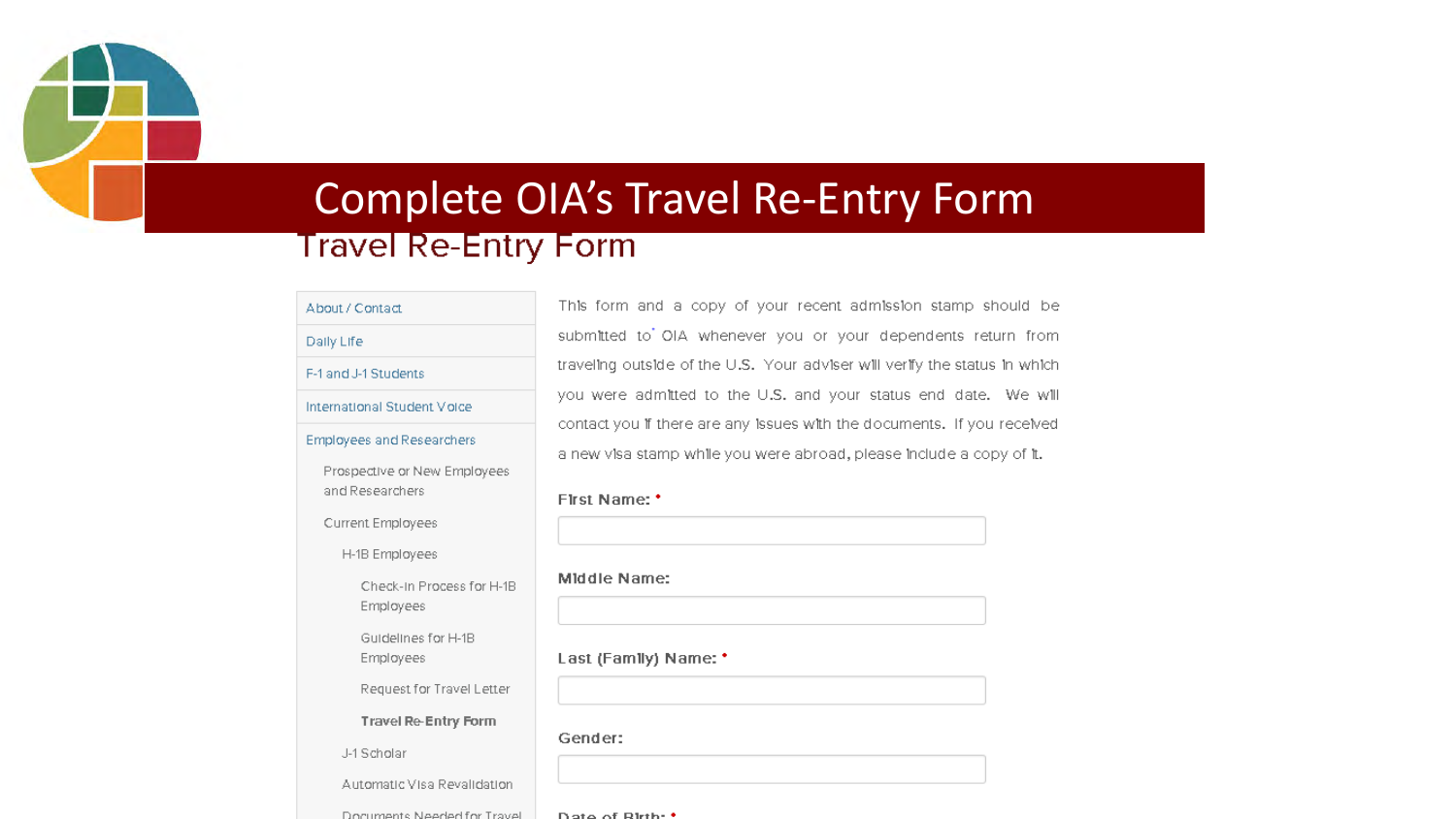

### Recapture of H-1B Time

- H-1B status is limited to 6 years in most instances
- As a general rule, days spent outside the U.S. while in H-1B status will not be counted toward the 6-year maximum period of stay if they are "recaptured"
	- Any trip outside of the U.S. for 24 hours or more may be "recaptured" and subtracted from or added back to the 6 year maximum duration
- Items that can be used to document time spent outside the U.S.:
	- I-94 cards/records
	- Entrance and exit stamps in passport
	- Plane tickets and boarding passes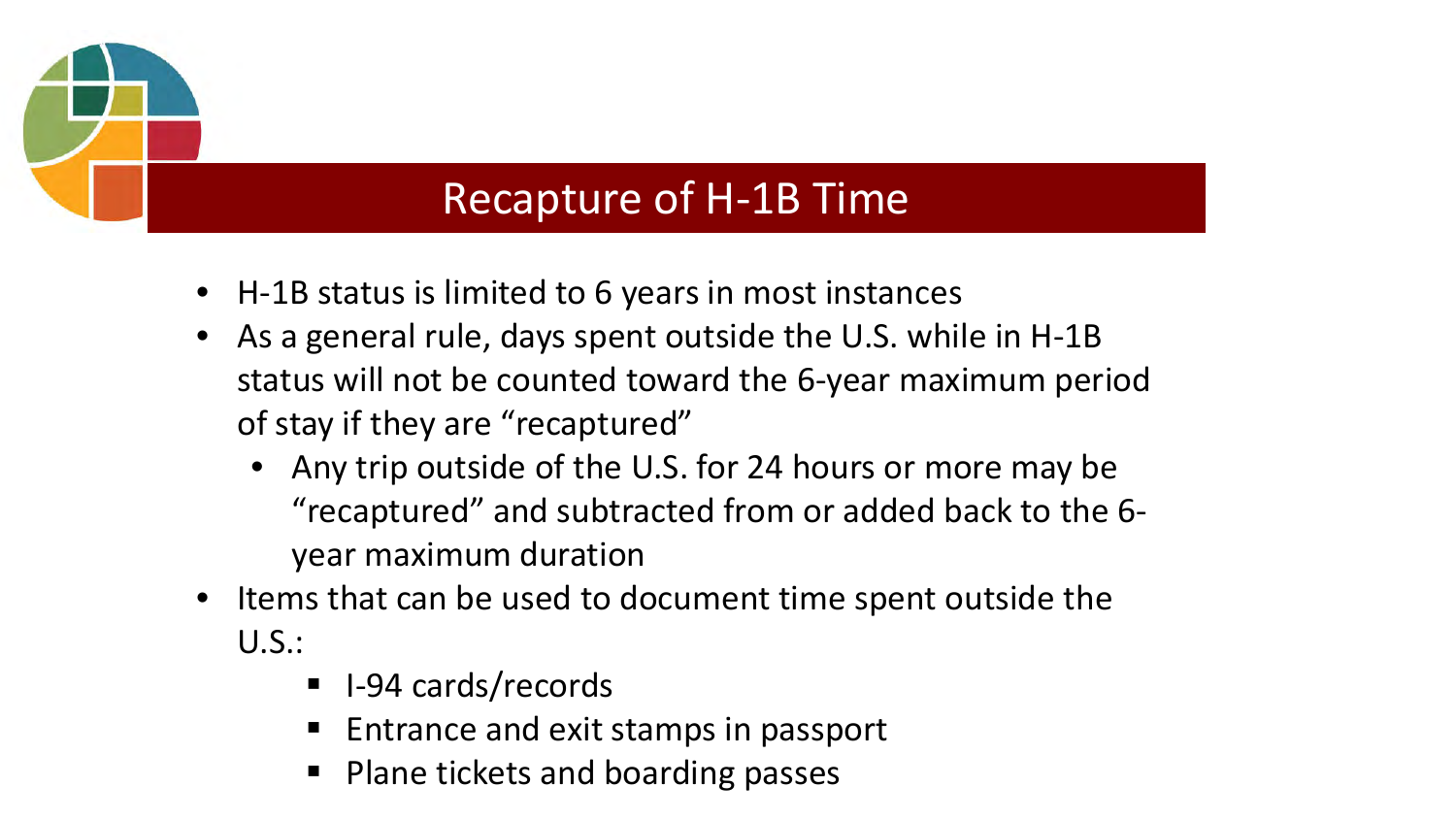

### Grace Periods and Loss of Employment

- **Under updated AC21 Regulations, effective 1/17/2017:**
	- **H-1B/TN/E-3 employees are permitted formal 10 day grace periods**
		- Up to 10 days before the validity period of the petition begins; and up to 10 days after the validity of the petition ends
		- Unless otherwise authorized (e.g., through portability employment), the beneficiary may not work except during the validity period of the petition.
		- These 10-day periods, especially the 10-day period after the validity of the petition ends, are not automatically given
		- Must appear on petition approval notice or I-94, or it doesn't exist
	- **H-1B/TN/E-3 employees are permitted a one-time 60 day grace period for "cessation of employment" between jobs/statuses**
		- Once during each authorized validity period
		- DHS will not consider the worker and his or her dependents "to have failed to maintain nonimmigrant status solely on the basis of a cessation of the employment on which the alien's classification was based."
		- What is the "authorized validity period? -The employment end date on the Form I-797 approval notice of the petitioner's Form I-129 H-1B petition? -The expiration date on the H-1B nonimmigrant's Form I-94?
		- This grace period is *not* like the F-1 60-day grace period. Whereas the F-1 grace period is tacked on to the end of a student's program end date after completing a course of study, the H-1B 60-day grace period is the so
		- Whereas the F-1 grace period is tacked on to the end of a student's program end date after completing a course of study, the H-1B 60-day gracĕ period is the sooner of 60 consecutive days after the cessation of work or the petition end date, i.e., '<br>whichever comes first. And so, the 60-day employment-based grace period can occur at any time duri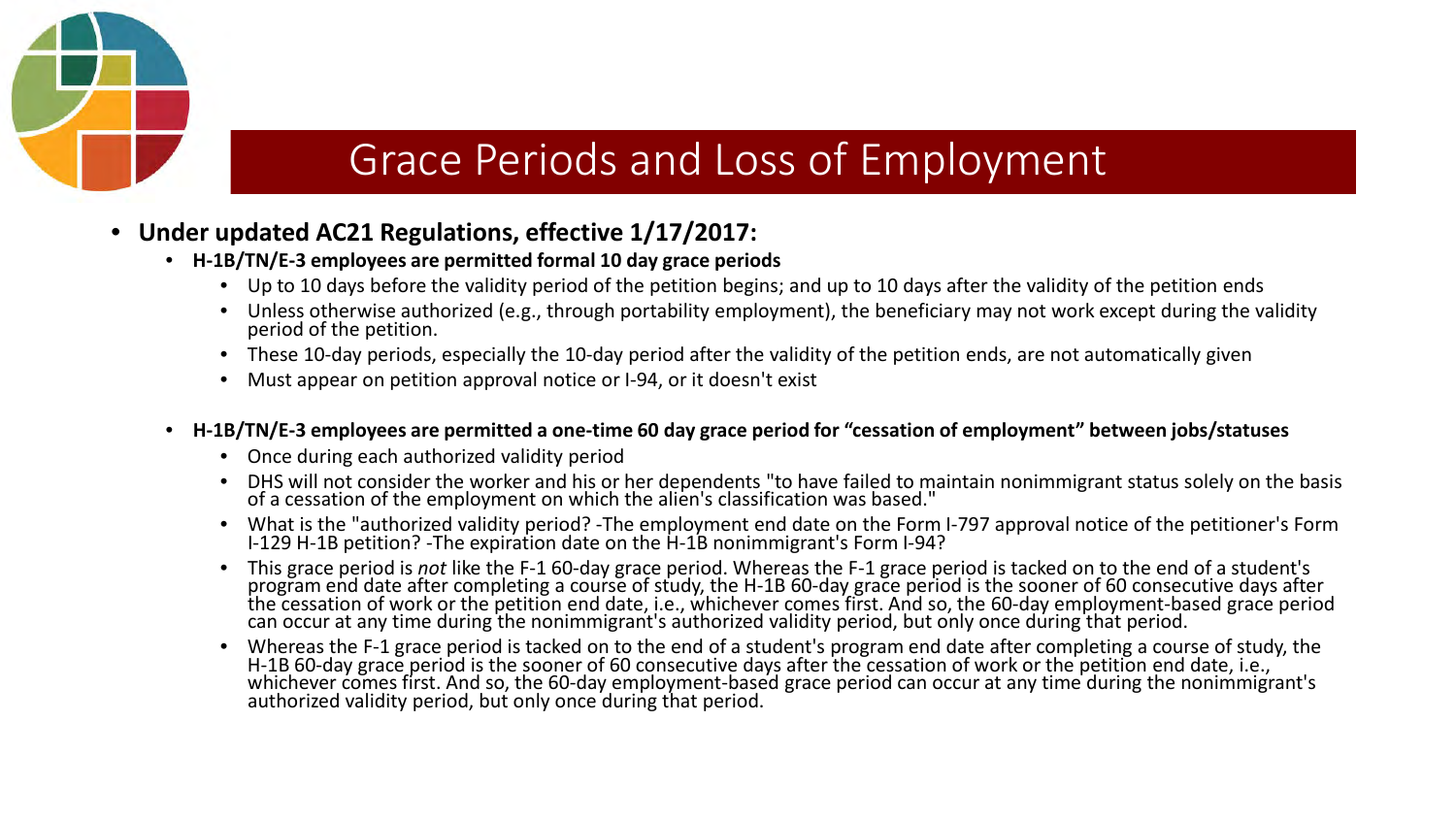### Working Remotely

- Covid-19 has led to many UChicago employees needing to work remotely
	- Contact OIA about requirements
	- Work through first with your department in accordance with HR policy
- Department of Labor (DOL) regulations require H-1B and E-3 workers who may now be working remotely to post a copy of their certified Labor Condition Application (LCA) at their remote work location for 10-days, within 30-days of moving to the new work location
- A copy of an H-1B or E-3 workers LCA was provided at the time of approval and would have been included in the documents you retrieved from OIA. The LCA is also noted as ETA Form 9035 (which would be noted on the form itself)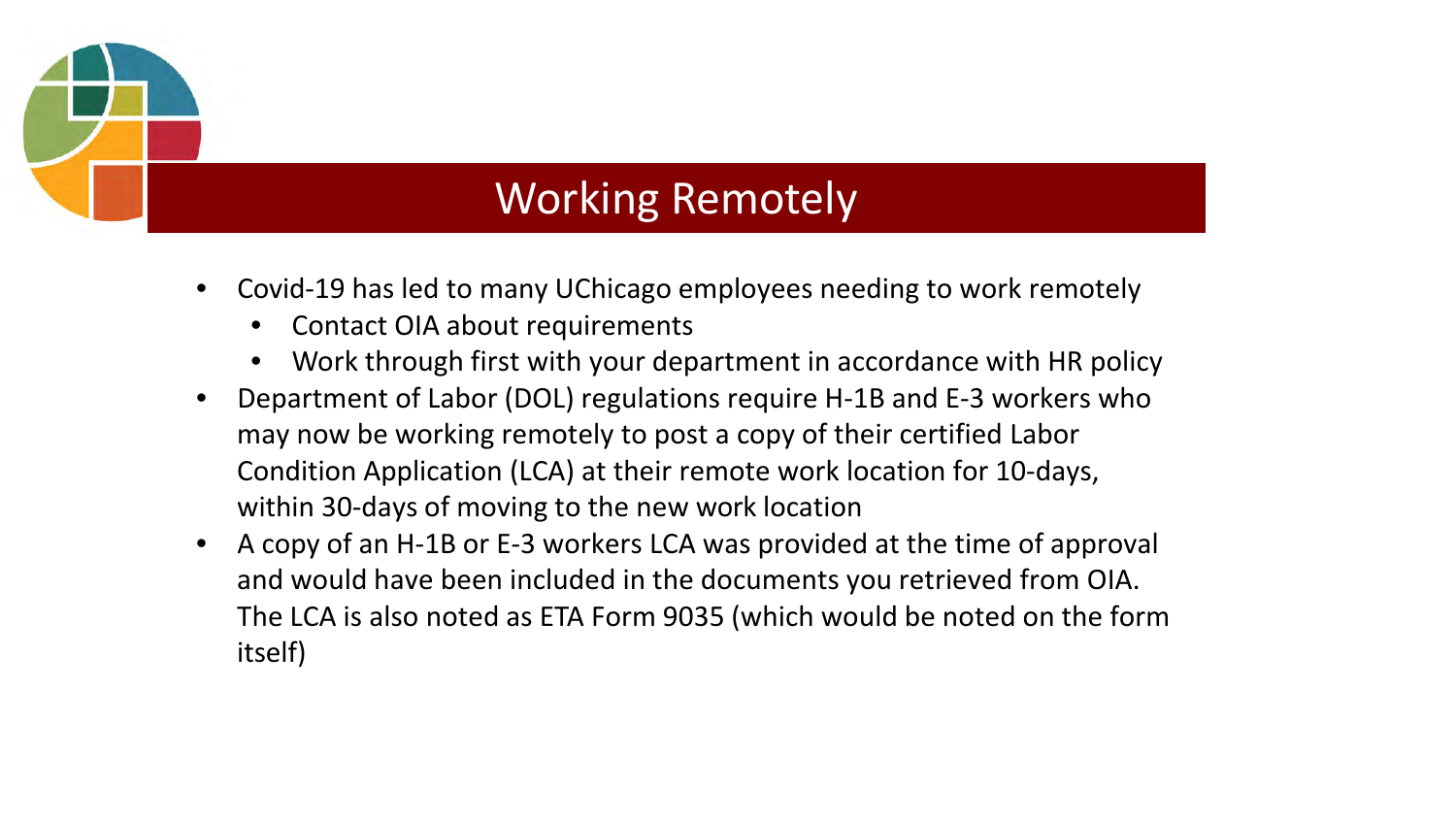### Lawful Permanent Residency

- Several ways to apply for LPR, immigrant status or a green card:
	- Family-based
	- Employer-based
	- Self-petition (EB-1A, National Interest Waiver, DV Lottery, etc.)
- OIA does not process Lawful Permanent Residence (LPR) applications
	- Can only provide general information, not advice or guidance
- All LPR applications filed on behalf of UChicago are filed by outside immigration attorneys
	- EB-1B Outstanding Research or Professor, EB-2 & EB-3 PERM
- Please speak with your Academic Affairs/HR Professional for departmental policies and process for LPR sponsorship
- Review the University's current LPR policy: <http://humanresources.uchicago.edu/fpg/policies/200/p211.shtml>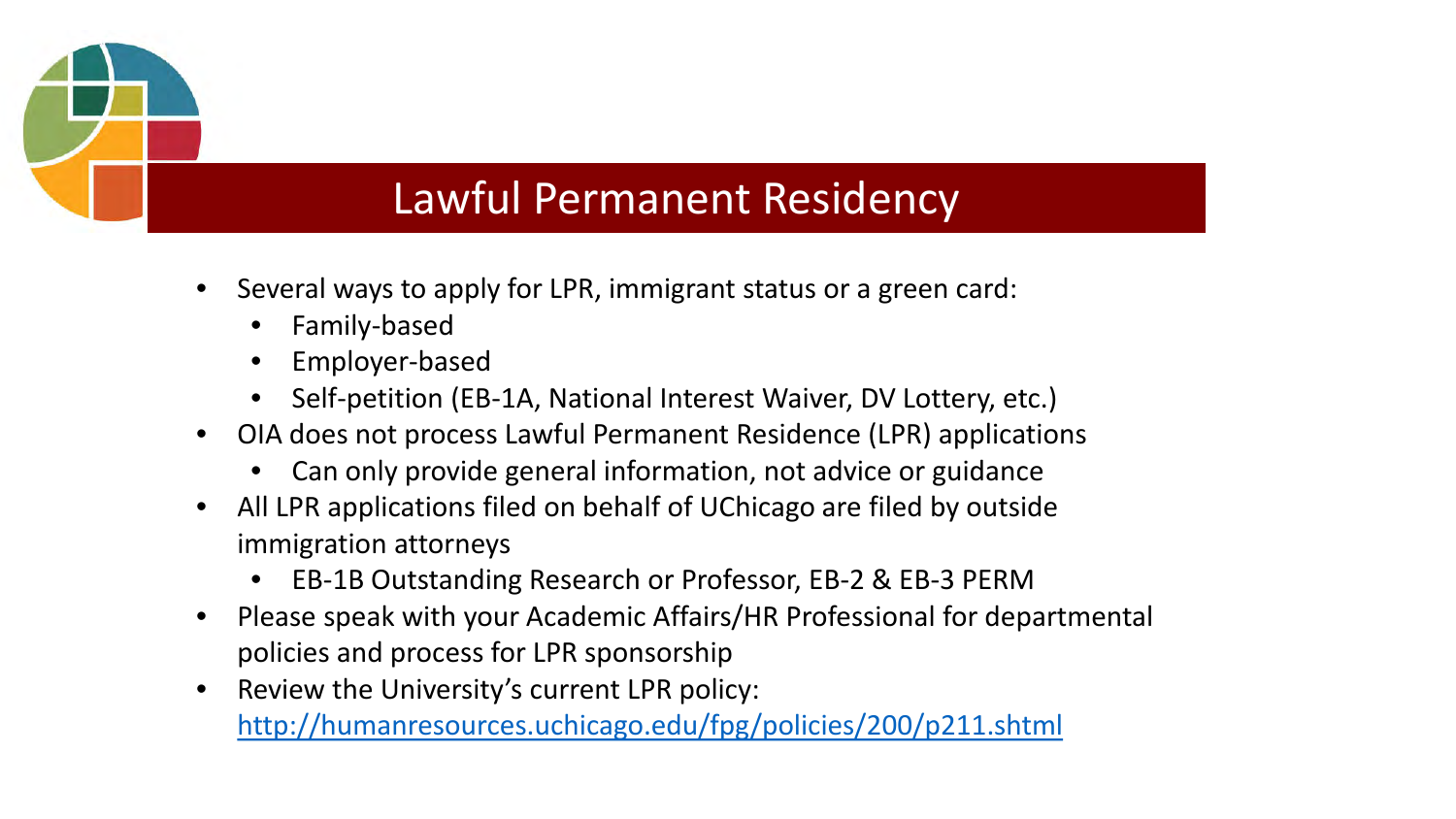

### Recommended UChicago Events:

### **English Language Institute**

Through academic, professional, and intercultural programming, the English Language Institute supports individuals for whom English is an additional language at the University of Chicago:

<https://esl.uchicago.edu/>

### **UChicago International House Events**

Various events throughout the year including Global Voices Performing Arts & Lecture Series, Diplomatic Encounters Series, and happy hour every Tuesday (summer only) at 6 p.m. in the court yard: [https://ihouse.uchicago.edu/events/upcoming\\_programs/](https://ihouse.uchicago.edu/events/upcoming_programs/)

### **UChicago Arts**

The arts are central to the mission of the University of Chicago. With a strong tradition of crossdisciplinary practices, intricately mixed with intellectual curiosity and creative energy, the University fosters a bustling arts community on Chicago's South Side:

[https://ihouse.uchicago.edu/events/uchicago\\_arts\\_guide/](https://ihouse.uchicago.edu/events/uchicago_arts_guide/)

### **UChicago Institute of Politics**

A non-partisan extracurricular program with lectures and speakers with political leaders of the world: <https://politics.uchicago.edu/events>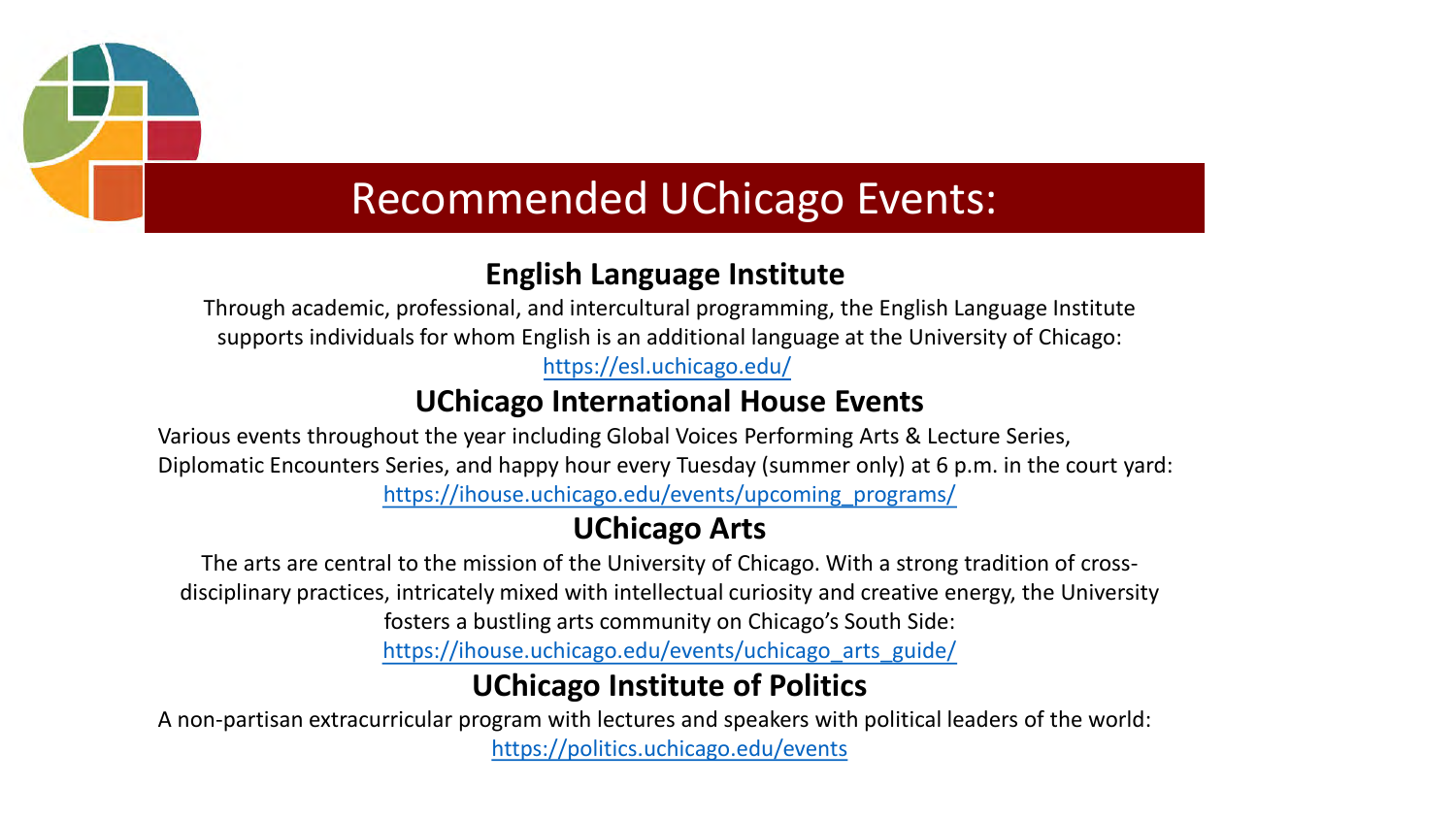### Office of International Affairs

Internationalaffairs.uchicago.edu 773-702-7752 International-affairs@uchicago.edu University Press Building, 1427 E. 60th Street, 2<sup>nd</sup> Floor, Room 251 Mon-Thurs: 9 a.m. to 4:30 p.m.; Fri 10:00 a.m. to 4:30 p.m.